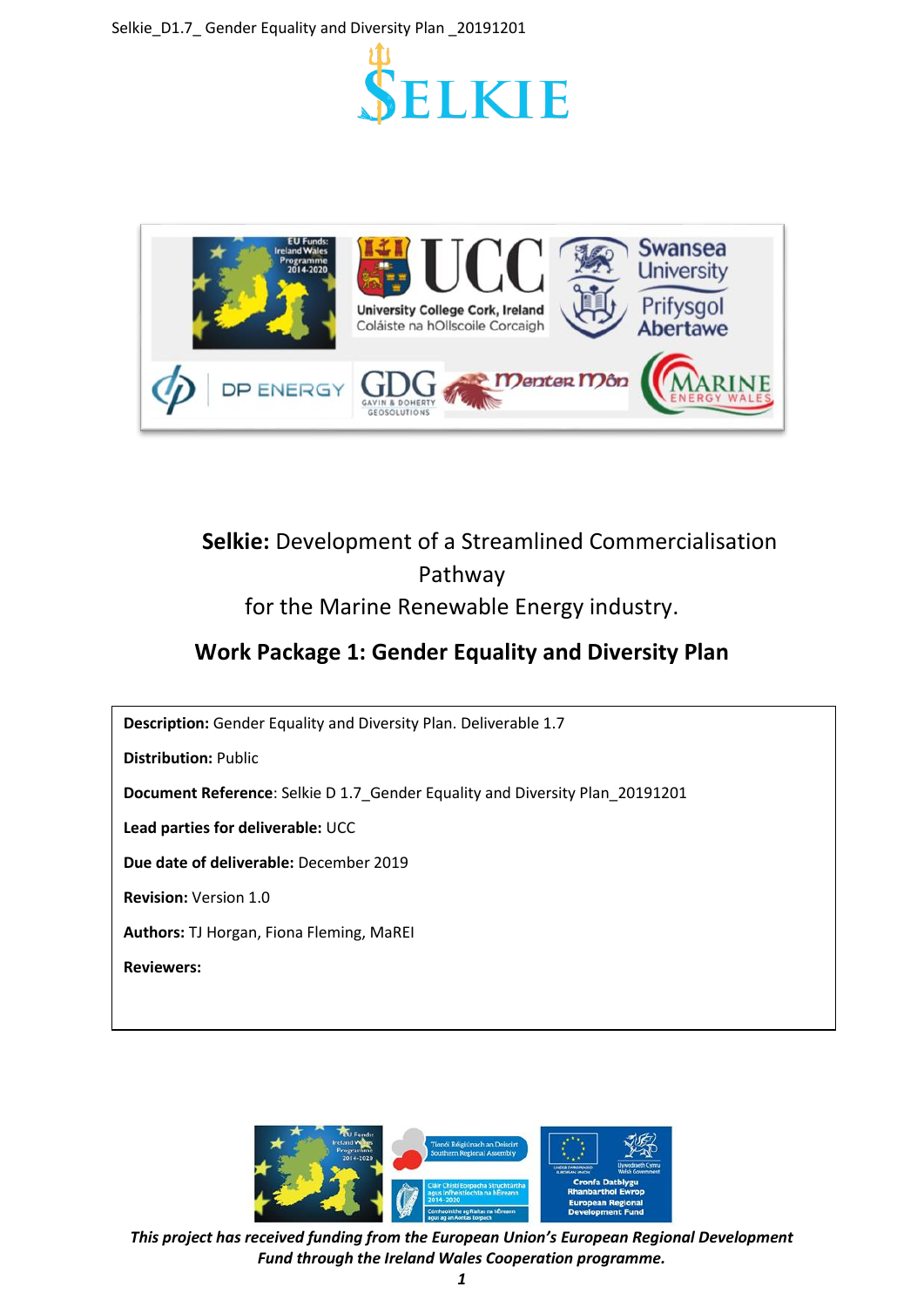

| <b>Title</b>              | <b>Gender Equality and Diversity Plan</b>       |                       |
|---------------------------|-------------------------------------------------|-----------------------|
| <b>Distribution</b>       | Public                                          |                       |
| <b>Document</b>           | Selkie D 1.8 Gender Equality and Diversity Plan |                       |
| Reference                 |                                                 |                       |
| <b>Deliverable Leader</b> | <b>Gordon Dalton UCC</b>                        |                       |
|                           |                                                 |                       |
| Contributing              | TJ Horgan                                       | <b>UCC</b>            |
| <b>Authors</b>            |                                                 | <b>UCC</b>            |
|                           | Fiona Fleming                                   |                       |
|                           |                                                 |                       |
|                           | [Type name]                                     | [Choose organisation] |
|                           | [Type name]                                     | [Choose organisation] |
|                           | [Type name]                                     | [Choose organisation] |

## <span id="page-1-0"></span>1.1 Revision History

| Rev. | Date | <b>Description</b> | <b>Prepared by</b><br>(Name & Org.) | <b>Approved</b><br>By (Work-<br>Package<br>Leader) | <b>Status</b><br>(Draft/Fin<br>al) |
|------|------|--------------------|-------------------------------------|----------------------------------------------------|------------------------------------|
|      |      |                    |                                     |                                                    |                                    |

## <span id="page-1-1"></span>1.2 Acknowledgement

The work described in this publication has received funding from the European Union's European Regional Development Fund through the Ireland Wales Cooperation programme.

## <span id="page-1-2"></span>1.3 Legal Disclaimer

The views and opinions expressed in this publication are the sole responsibility of the author(s) and do not necessarily reflect the views of the European Commission

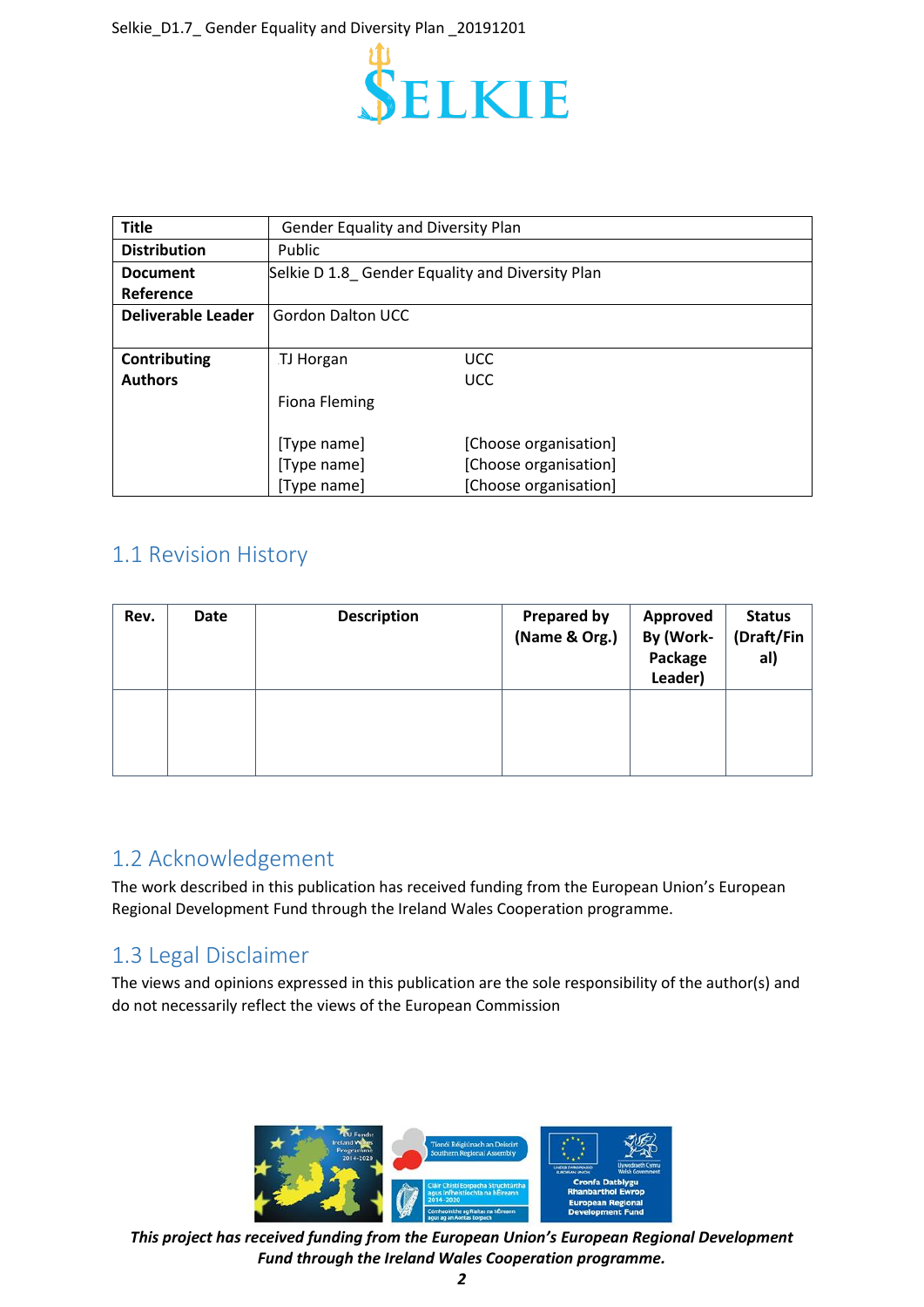

# Table of Contents

| 4.                                                                                               |  |
|--------------------------------------------------------------------------------------------------|--|
|                                                                                                  |  |
|                                                                                                  |  |
|                                                                                                  |  |
| 4.4                                                                                              |  |
|                                                                                                  |  |
|                                                                                                  |  |
|                                                                                                  |  |
| 7.                                                                                               |  |
|                                                                                                  |  |
| 8. Alignment with and support for policies and strategies relating to the Cross Cutting Themes 9 |  |
|                                                                                                  |  |
|                                                                                                  |  |
|                                                                                                  |  |
|                                                                                                  |  |
|                                                                                                  |  |
|                                                                                                  |  |
|                                                                                                  |  |
|                                                                                                  |  |

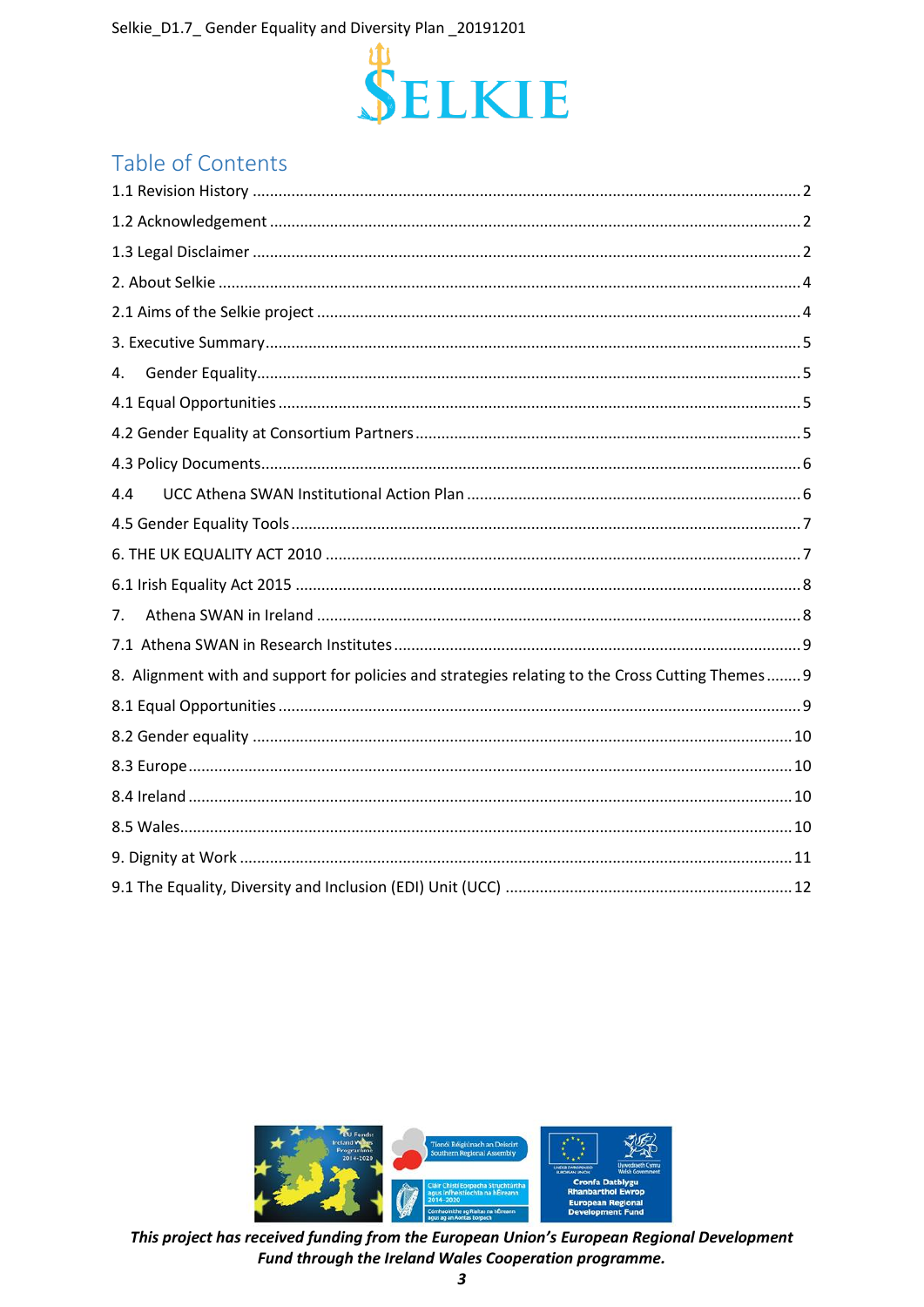

# <span id="page-3-0"></span>2. About Selkie

Even though Ocean Energy has progressed significantly in recent years and our understanding of the challenges has improved, many device developers are struggling to make the final steps to both pre commercial and commercial readiness. Two of the main reasons for this are high costs and difficulties accessing funding for technologies. A commonly used phase in MRE at the moment is that 'the industry must get metal wet' meaning it needs more open sea deployments to prove performance and survivability and thus give confidence to investors. Selkie is placed in the space whereby it facilitates and contributes to the deployment of MRE technologies in open sea environments in the most efficient cost effective manner. Both Ireland and Wales have ample talent and expertise between the two jurisdictions to make the MRE sector successfully viable. The project activity will deliver a set of tools for business planning, engineering and operation of MRE. These are focused on industry needs and the specific industrial base and natural resources of the region. Project resources will be used to undertake meaningful technology transfer of these tools and they will be made open access post-project. The second major activity will be the management of two pilot projects. Through a competitive tender process, two MRE developers will be engaged to undertake pilot projects that will use "at sea" testing to show the validity of the tools developed. To complement these technical goals, the third major activity will bring together the existing, separate, MRE supply chains in Ireland and Wales. Activities are focused around SME support: workshops, supply chain access, techno-economics and business planning, Selkie is a consortium of 2 higher education institutions (University College Cork (UCC) and Swansea University (SU)) and 4 expert SMEs (GDG Ltd (GDG), DP Energy Ireland Ltd (DP), Pembrokeshire Coastal Forum CiC (PCF) and Menter Môn Cyf (MM).

# <span id="page-3-1"></span>2.1 Aims of the Selkie project

- 1. Establish a cross-border network of Ocean Energy SMEs and supply chain companies;
- 2. Conduct industry-academic collaborative R&D projects;

3. Transfer R&D knowledge to wave and tidal industry/SME stakeholders, thereby advancing the technology sector as whole;

4. Assist Irish and Welsh SMEs to progress along the path to commercialisation.

Selkie will achieve these aims by developing shared multi-use engineering tools, templates, standards and models, which can be used across the sector in both Wales and Ireland.

Selkie will test and validate the technology tools on two pilot demo technologies: one wave and one tidal technology (chosen via open tender). The pilot testing will advance the knowledge for Wales and Ireland SMEs in general, using a structured development path for testing and improvement of



*This project has received funding from the European Union's European Regional Development Fund through the Ireland Wales Cooperation programme.*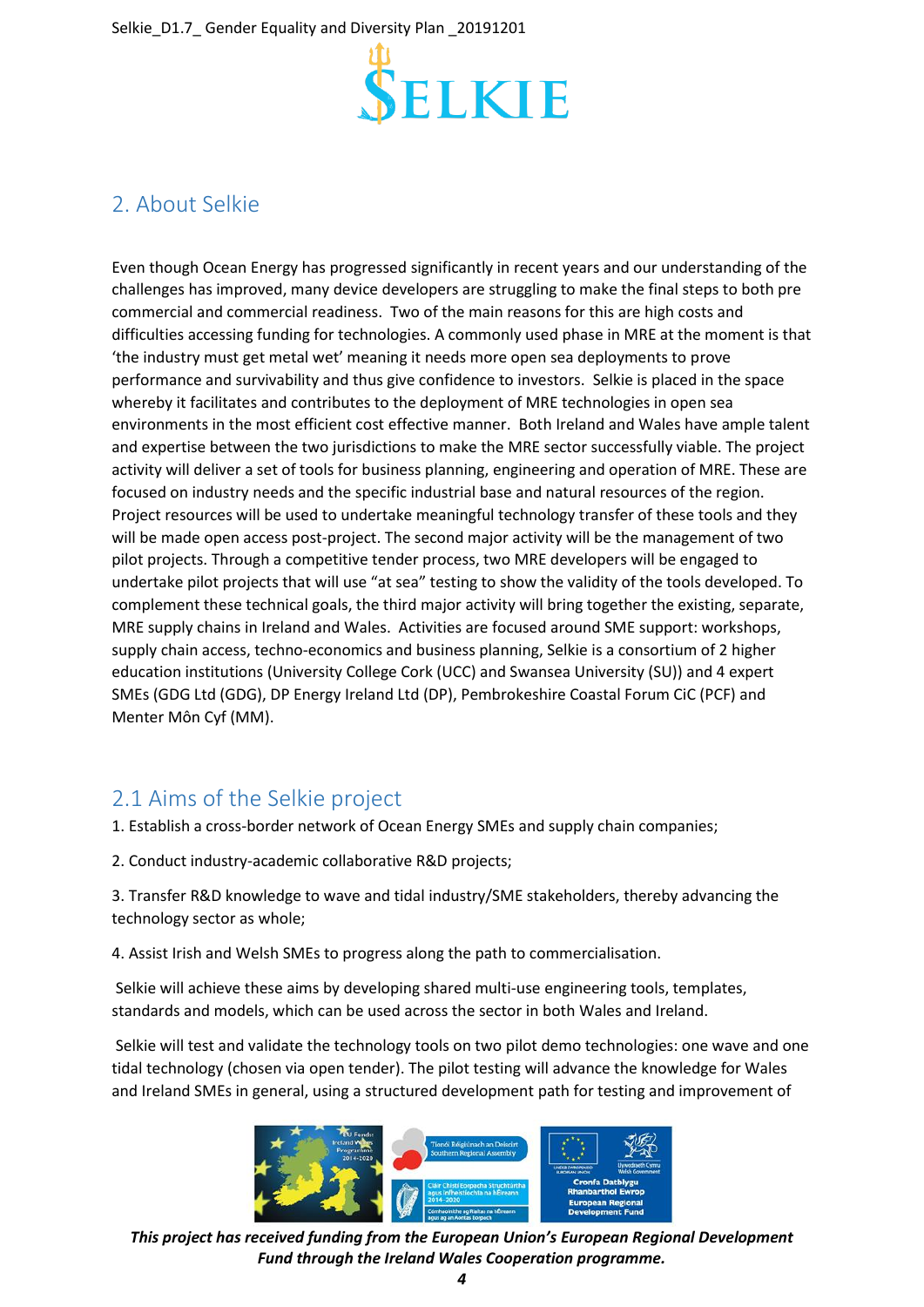

ocean energy devices in terms of their reliability, survivability, operability, stability and commercial viability.

### <span id="page-4-0"></span>3. Executive Summary

Gender, Equality and Diversity Protocols and Training - this task implements commitment to cross cutting themes in the project, and will produce a Gender Equality and Diversity plan. This includes selection of the best training program, a plan for integration of gender equality and diversity throughout the project and implementation of the plan throughout the project, and delivery of appropriate training.

## <span id="page-4-1"></span>4. Gender Equality

Selkie's awareness-raising initiatives will target children and young people in addition to other communities of interest, providing female role models to encourage women and girls to pursue careers in science and engineering. The principles of gender mainstreaming will be applied to all Selkie actions and awareness-raising initiatives, ensuring that gender is considered when assessing the costs and benefits of Selkie's outcomes. Within Work Package 1: gender will be included as a factor when identifying communities of interest in ocean renewable energy and hence in identifying priorities for research and development.

Selkie is currently gender biased in favour of male. Efforts will be made throughout project to rectify.

Advisory Board - Key experts relevant to the project will be invited to sit on this board. Gender balance will be sought when inviting members to the board.

# <span id="page-4-2"></span>4.1 Equal Opportunities

All partners in the Selkie operation have equal opportunities policies in place for recruitment and promotion ensuring compliance with all relevant equal opportunities legislation.

# <span id="page-4-3"></span>4.2 Gender Equality at Consortium Partners

The commitment of the lead Selkie partner, UCC MaREI, to gender equality is demonstrated by its recent attainment of bronze Athena Swan awards. Swansea University also holds a silver Athena Swan award. The College of Engineering has a range of initiatives to promote gender equality and holds a Bronze award at College level.



*This project has received funding from the European Union's European Regional Development Fund through the Ireland Wales Cooperation programme.*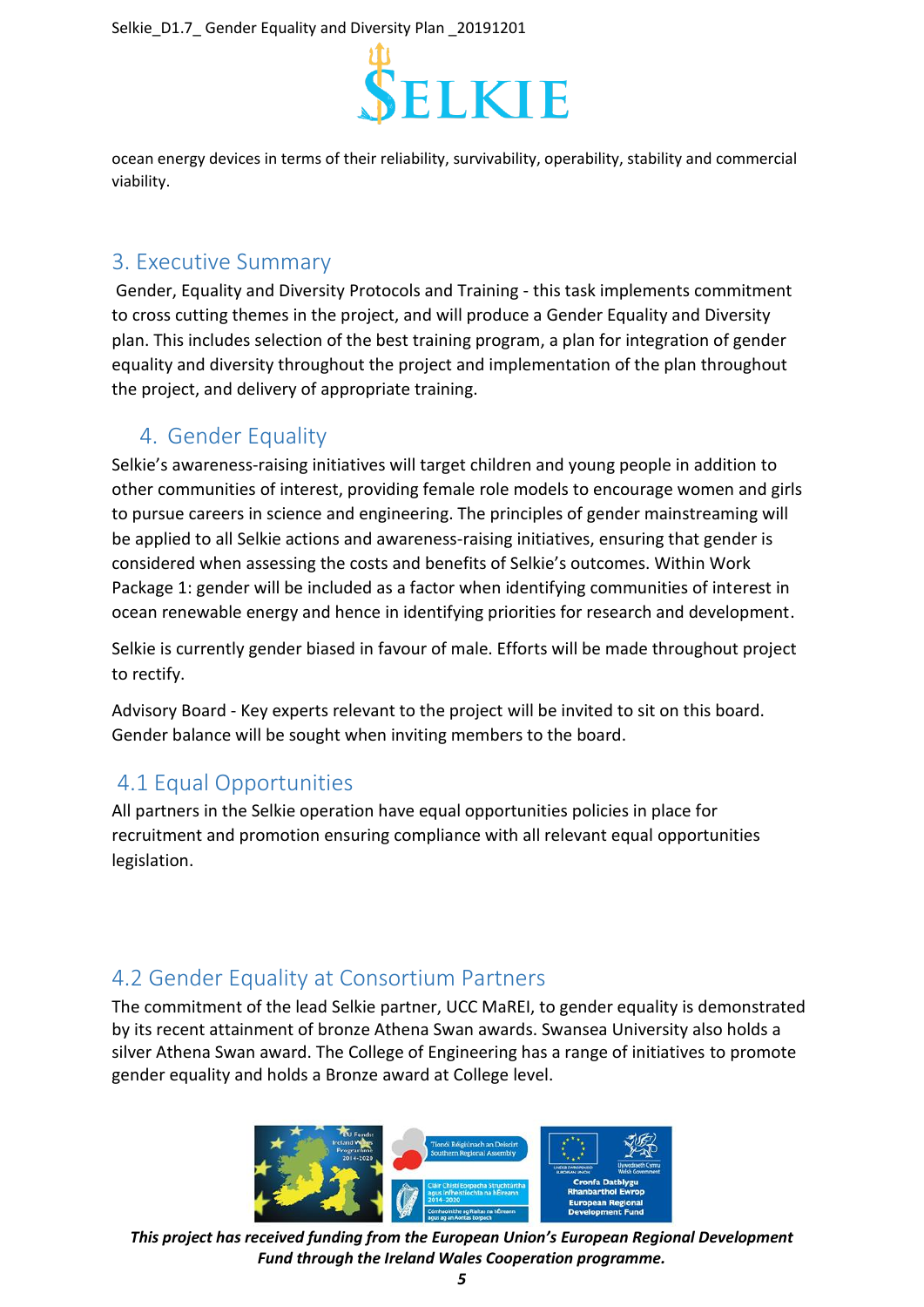

If an SME beneficiary does not have a Gender Equality Policy, they will be encouraged to create a policy within Project.

<span id="page-5-0"></span>4.3 Policy Documents. Complete sets of policy documents are available, a full list of beneficiary policy documents relating to the Cross Cutting Themes is provided in the links below

| <b>Equal opportunities policies</b> |                                                                                                      |  |  |
|-------------------------------------|------------------------------------------------------------------------------------------------------|--|--|
| <b>UCC MaREI</b>                    | https://www.ucc.ie/en/hr/equality/policies/                                                          |  |  |
| <b>SU</b>                           | http://www.swansea.ac.uk/personnel/policies-and-<br>procedures/                                      |  |  |
| <b>GDG</b>                          | https://www.dropbox.com/sh/c0zdnx26vz6en9j/AA<br>D8zWBUWV_jTHfIHDb4AA_La?dl=0                        |  |  |
| <b>DP</b>                           | https://www.dropbox.com/s/g4pnxxcru4r07rm/DP<br>%20Energy%20Employee%20HandbookMar18.pd<br>f?dl= $0$ |  |  |
| MМ                                  | https://www.dropbox.com/sh/3g40fu62d3i1hlq/AA<br>CGa7a-lg2h03zmo4Q_5pgBa?dl=0                        |  |  |
| <b>PCF</b>                          | https://www.dropbox.com/sh/pzn9ehv3l70f2qb/AA<br>CcJVqqFrq6krXTVwWBqblia?dl=0                        |  |  |

| Athena Swan and other relative Gender policy for Selkie partners |                                                                                                     |  |  |  |
|------------------------------------------------------------------|-----------------------------------------------------------------------------------------------------|--|--|--|
| <b>UCC MaREI</b>                                                 | https://www.ucc.ie/en/support/president/athenaswa<br>n/                                             |  |  |  |
| <b>SU</b>                                                        | http://www.swansea.ac.uk/personnel/equal-<br>opportunities/athena-swan/                             |  |  |  |
| <b>DP</b>                                                        | https://www.dropbox.com/s/g4pnxxcru4r07rm/DP%<br>20Energy%20Employee%20HandbookMar18.pdf?d<br>$I=0$ |  |  |  |
| <b>PCF</b>                                                       | https://www.dropbox.com/sh/pzn9ehv3l70f2qb/AAC<br>cJVqgFrg6krXTVwWBgblia?dl=0                       |  |  |  |

### <span id="page-5-1"></span>4.4 UCC Athena SWAN Institutional Action Plan

To support implementation of selected actions, GENOVATE @UCC has developed a number of tools. Like the actions, the tools are informed by the following:

(i) an intra-organizational investigation—or gender equality assessment—of policy and practice;

(ii) the technical knowledge and expertise of cross-European GENOVATE

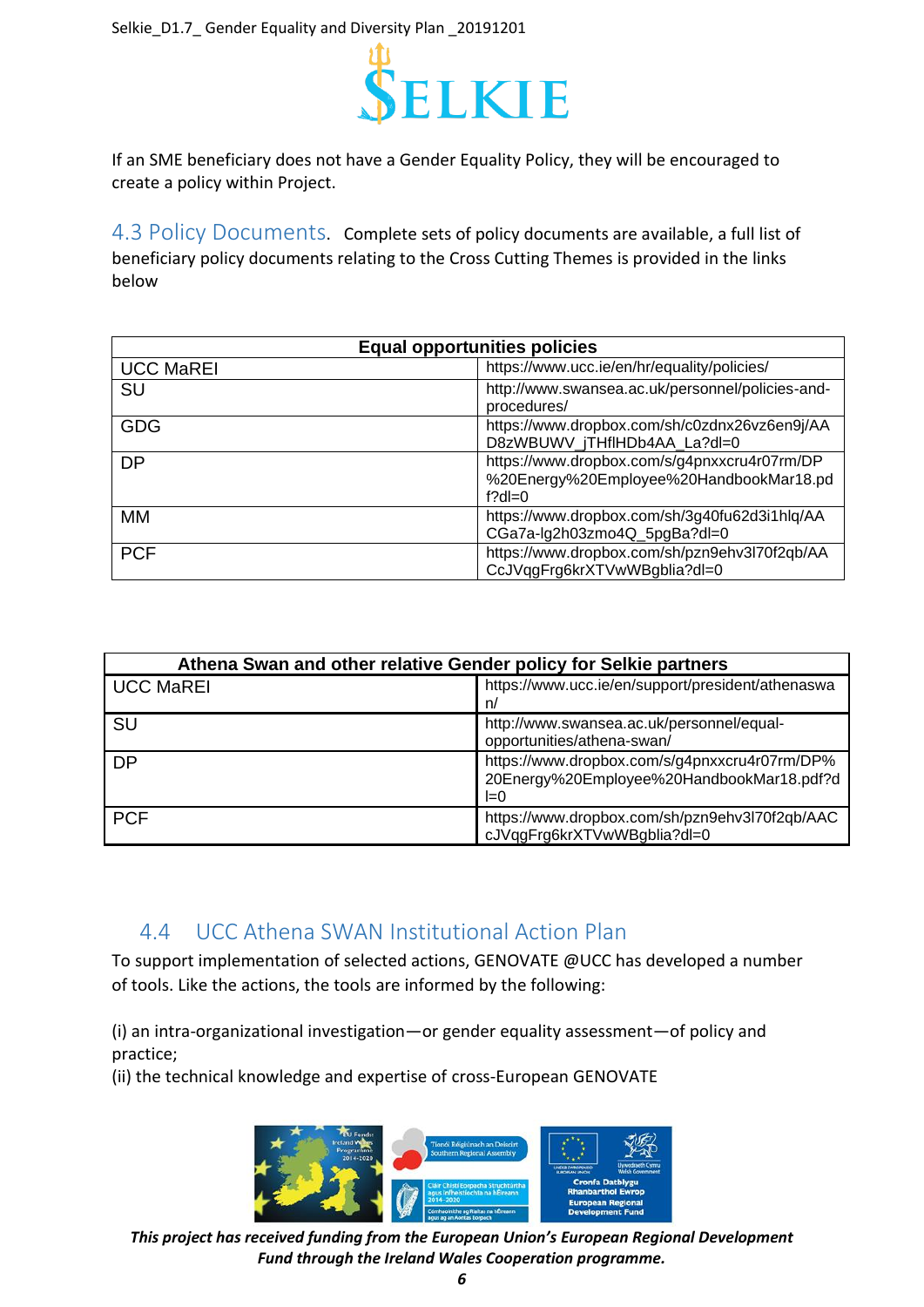

Consortium partners; and

(iii) a rigorous review and analysis of international policy and practice.

# <span id="page-6-0"></span>4.5 Gender Equality Tools

**Integrating Gender Equality Monitoring into University Recruitment, Selection & Promotion Procedures** *see* [Step by Step Guide](https://www.ucc.ie/en/media/research/iss21/Tool.Action3.MonitoringRecruitmentetc..pdf)

**Guiding Principles for Managing and Organising Maternity Leave** *see* [Guiding Principles,](https://www.ucc.ie/en/media/research/iss21/Tool.Action5.GuidingPrinciplesMatLeave.Oct16..pdf)  [Maternity Leave .](https://www.ucc.ie/en/media/research/iss21/Tool.Action5.GuidingPrinciplesMatLeave.Oct16..pdf)

**Measures for Supporting Gender Balance in Decision-Making** *see* [Measures.](https://www.ucc.ie/en/media/research/iss21/Tool.Action6.GBDecisionmaking..pdf)

**Guiding Principles on Gender Equality and Research Excellence Assessments** *see* [Guiding](https://www.ucc.ie/en/media/research/iss21/Tool.Action7.GuidingPrinciplesReschExcellence...pdf)  [Principles, Research Excellence](https://www.ucc.ie/en/media/research/iss21/Tool.Action7.GuidingPrinciplesReschExcellence...pdf) 

**Structural, Process and Outcome Indicators for Supporting Gender Equality Monitoring in Innovation Centers** *see* [Indicators .](https://www.ucc.ie/en/media/research/iss21/Tool.Action8.GenderEqualityIndicators..pdf)

**A Guide to Gender Proofing Research Projects** *see* [Guide .](https://www.ucc.ie/en/media/research/iss21/GuidetoGenderProofing.pdf)

GENOVATE @UCC has also collaborated with cross-European Consortium partners in the development of complementary and broader resources *see* [here.](http://www.genovate.eu/project/deliverables/) 

GENOVATE tools for supporting Implementation of Gender Equality Actions  $-\text{here}$  $-\text{here}$  $-\text{here}$ 

# <span id="page-6-1"></span>6. THE UK EQUALITY ACT 2010

General Equality duties (UK wide)

The Equality Act 2010 came into force in October 2010. It places an equality duty on public sector bodies such as Swansea University. In the exercise of its functions, a public body must have due regard to the need to:

**Eliminate discrimination, harassment, victimisation** and any other conduct that is prohibited under the Act;

**Advance equality of opportunity** between persons who share a relevant protected characteristic and persons who do not share it; and

**Foster good relations** between persons who share a relevant protected characteristic and persons who do not share it.

The general duty covers the following protected characteristics:

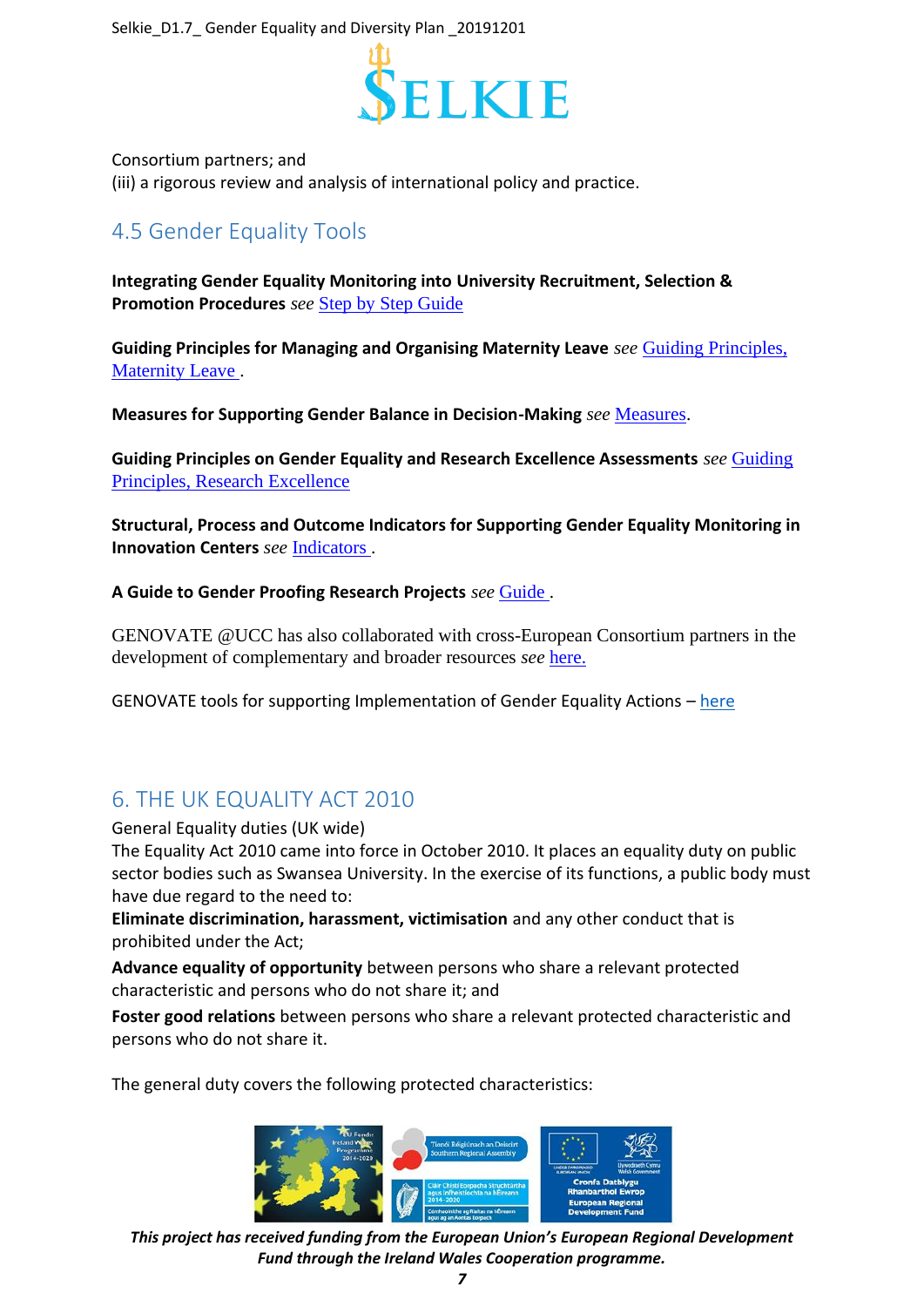

Age, Disability, Gender reassignment, Pregnancy and maternity, Marriage and civil partnership (in respect of the requirement to have due regard to the need to eliminate discrimination), Race, Religion and belief, Sex and Sexual orientation. Public Sector Equality Duties (Wales)

The public sector equality duty in Wales came into force in 2011. The specific equality duties in Wales were guided by four principles: **the use of evidence**, **consultation and involvement**, **transparency** and **leadership**.

# <span id="page-7-0"></span>6.1 Irish Equality Act 2015 - [here](https://www.ihrec.ie/guides-and-tools/human-rights-and-equality-for-employers/what-does-the-law-say/eea-summary/)

The Equality Employment Acts 1998-2015 prohibit discrimination under the nine grounds in employment, including vocational training and work experience. The main obligations of employers under the act include the following:

Employers may not [discriminate](http://www.ihrec.ie/guides-and-tools/human-rights-and-equality-for-employers/what-does-the-law-say/discrimination-under-the-employment-equality-acts/) against employees or potential employees on the basis of any of the nine grounds which include gender, religion, race, disability and sexual orientation.

The aspects of employment which are covered under the Employment Equality Acts include:

- Advertising
- Equal pay
- Access to employment
- Vocational training and work experience
- Terms and conditions of employment
- Promotion or re-grading
- Classification of posts
- Dismissal
- Collective agreements.

## 7. Athena SWAN in Ireland

<span id="page-7-1"></span>In a major national initiative supported by the Higher Education Authority, the Athena SWAN Charter was launched in Ireland in early 2015. Figures published by the Higher Education Authority highlight gender inequality as an issue for the sector. Across Irish universities, only 24% of professors are women. In institutes of technology, women make up 44% of academic staff but just 29% of senior academic staff.

Advance HE's Athena SWAN Charter was established in 2005 to encourage and recognise commitment to advancing the careers of women in science, technology, engineering, maths and medicine (STEMM) employment in higher education and research. The charter has since expanded

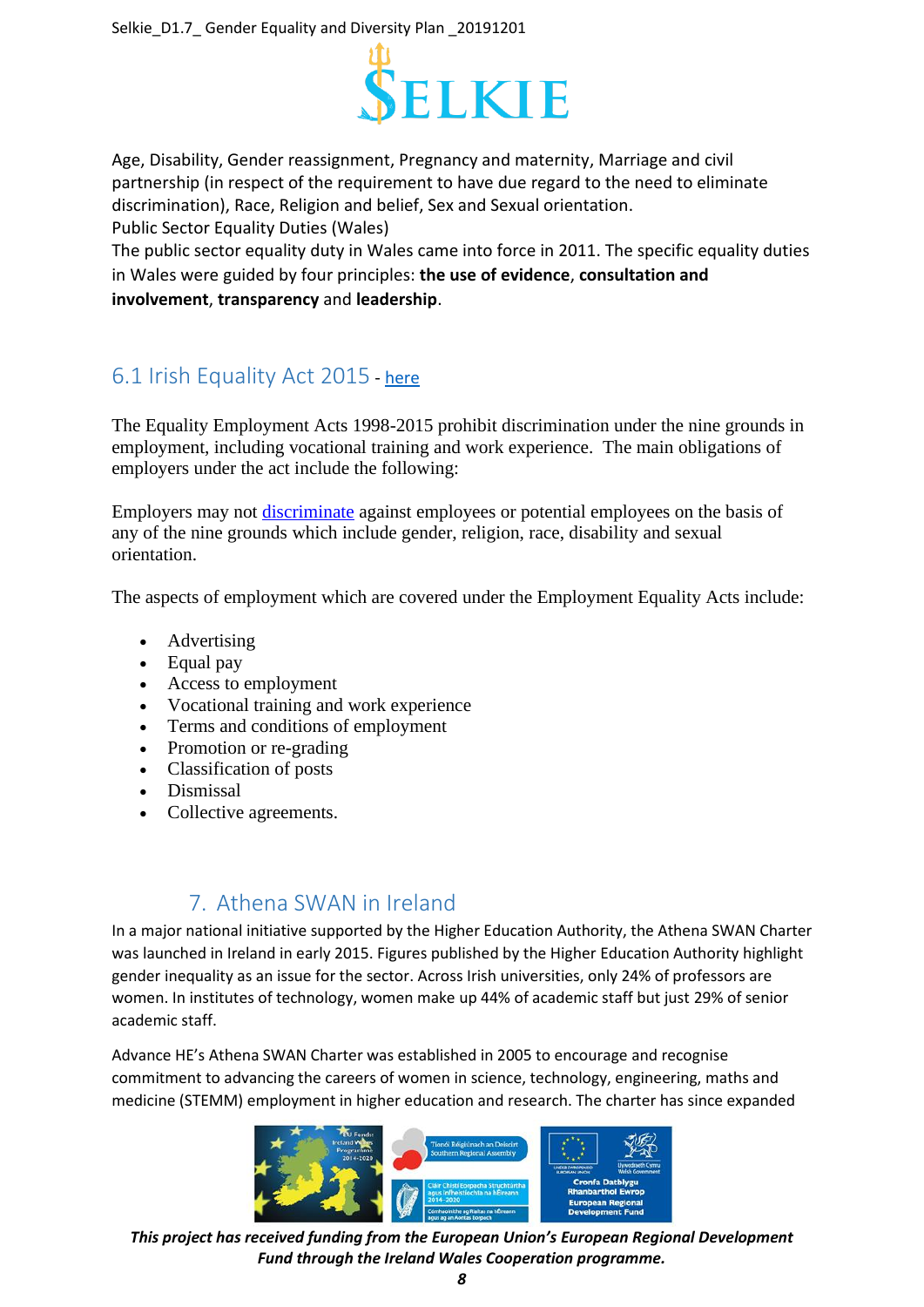

to recognise work undertaken in arts, humanities, social sciences, business and law (AHSSBL), and in professional and support roles, and for trans staff and students. The charter now recognises work undertaken to address gender equality more broadly, and not just barriers to progression that affect women.

## <span id="page-8-0"></span>7.1 Athena SWAN in Research Institutes

In April 2014, Athena SWAN membership was extended to include research institutes (RIs). Prior to this, RIs could only achieve Athena SWAN membership and awards if they held higher education institution (HEI) status, or were constituent units/institutes in an HEI. Only independent research institutes focusing on science, technology, engineering, maths and medicine (STEMM) research were eligible to apply.

The extension of Athena SWAN to RIs was done at the request of those working in- and with- RIs. They identified that there can be similar barriers to career progression for women in RIs and that the Charter could be adapted because of the close relationship between HEIs and RIs.

In May 2015, Advance HE's Athena SWAN Charter was expanded to include institutions, departments and research institutes that focus on the arts, humanities, social sciences, business and law (AHSSBL) disciplines. This expanded remit includes staff in professional support roles, Trans staff and students, and recognises work undertaken to address gender equality more broadly, and not just the barriers to progression that affect women.

The research institutes' application form has therefore been revised in line with the expanded framework.

# <span id="page-8-1"></span>8. Alignment with and support for policies and strategies relating to the Cross Cutting Themes

### <span id="page-8-2"></span>8.1 Equal Opportunities

All partners in the Selkie operation have equal opportunities policies in place for recruitment and promotion ensuring compliance with all relevant equal opportunities legislation.

Selkie will aim for M: F 60%:40% gender balance. This is a higher than usual for an engineering project team, the IMechE reports that 9% of the UK engineering workforce is female.



*This project has received funding from the European Union's European Regional Development Fund through the Ireland Wales Cooperation programme.*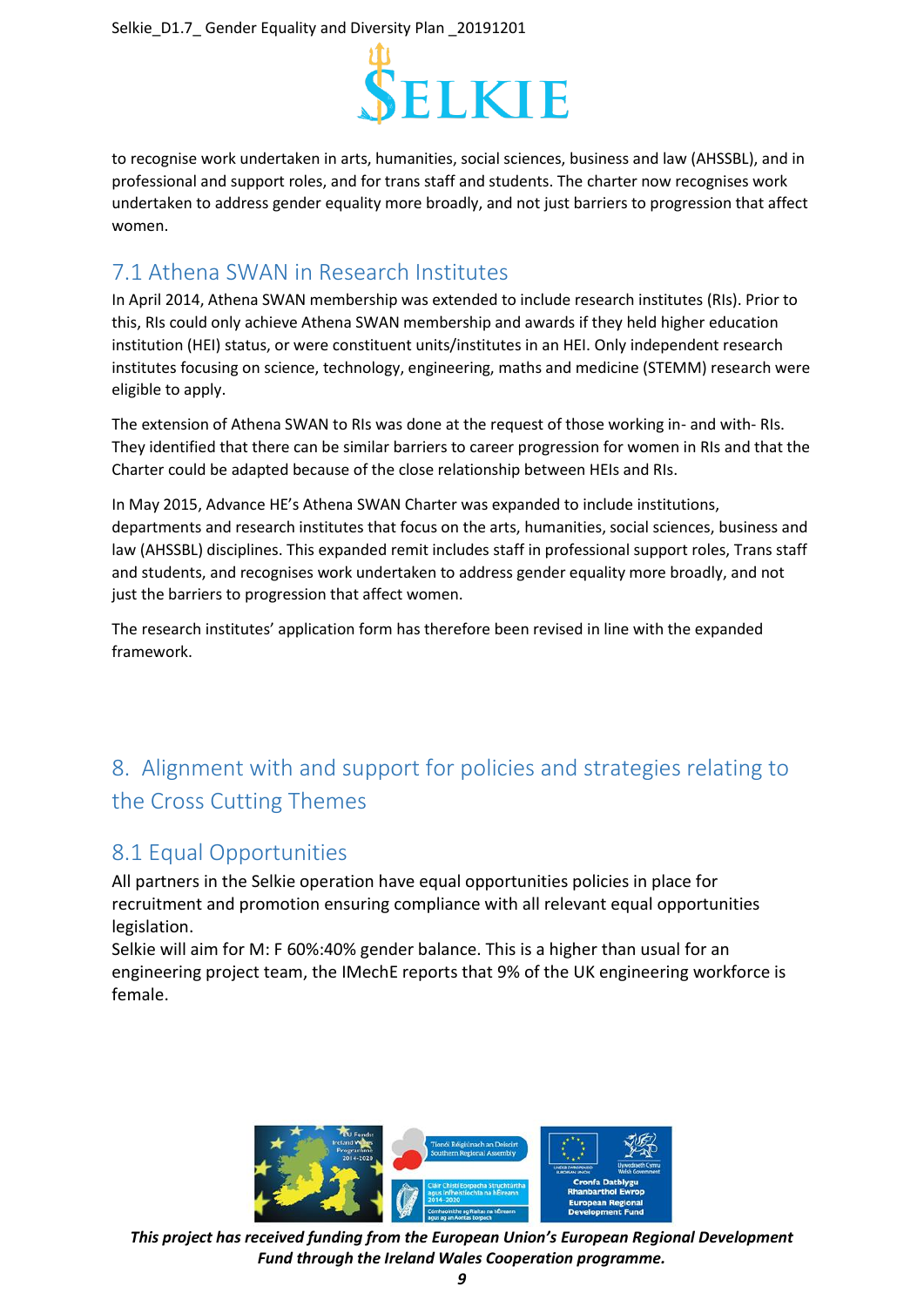

# <span id="page-9-0"></span>8.2 Gender equality

The Selkie operation focusses on Marine engineering, an economic sector where women are under-represented and where traditional employment roles and gender stereotypes may persist. Selkie will challenge these stereotypes through the participation of women in leadership roles within the operation and by including prominent roles for female scientists and engineers in outreach activities. Where outreach activities target children and young people (e.g. at British Science Week activities), these will encourage women and girls to consider education and careers in science and engineering, potentially expanding the STEM workforce, in line with the policies of both the Irish and Welsh governments.

The following are policy documents that Selkie will conform to from a European as well as Wales/Ireland perspective:

#### <span id="page-9-1"></span>8.3 Europe

Horizon 2020 Ensure the effective promotion of gender equality and the gender dimension in research and innovation content. http://eige.europa.eu/sites/default/files/h2020-higuide-gender\_en.pdf

European Research Area (ERA). Gender equality and gender mainstreaming in research (Priority 4). http://ec.europa.eu/research/era/gender-equality-and-gendermainstreaming\_en.htm

#### <span id="page-9-2"></span>8.4 Ireland

Innovation 2020: Excellence, Talent, Impact: Ireland's Strategy for Research and Development, Science and Technology. Address gender issues relating to career progression in research and innovation. http://www.knowledgetransferireland.com/About\_KTI/Reports-Publications/Innovation-2020.pdf

### <span id="page-9-3"></span>8.5 Wales

Science for Wales: A strategic agenda for science and innovation in Wales (2012). Develop a STEM strategy to engage and develop children and young people and increase the proportion of the cohort studying science and pursuing STEM-related careers, including more girls and women. https://ec.europa.eu/growth/tools-databases/regional-innovationmonitor/policy-document/science-wales-strategic-agenda-science-and-innovation-wales

The National Science Academy STEM Enrichment Strategic Plan 2015-18. Support activities that break down barriers to studying STEM subjects for children; which actively encourage girls to continue to study STEM subjects where they are currently under-represented and

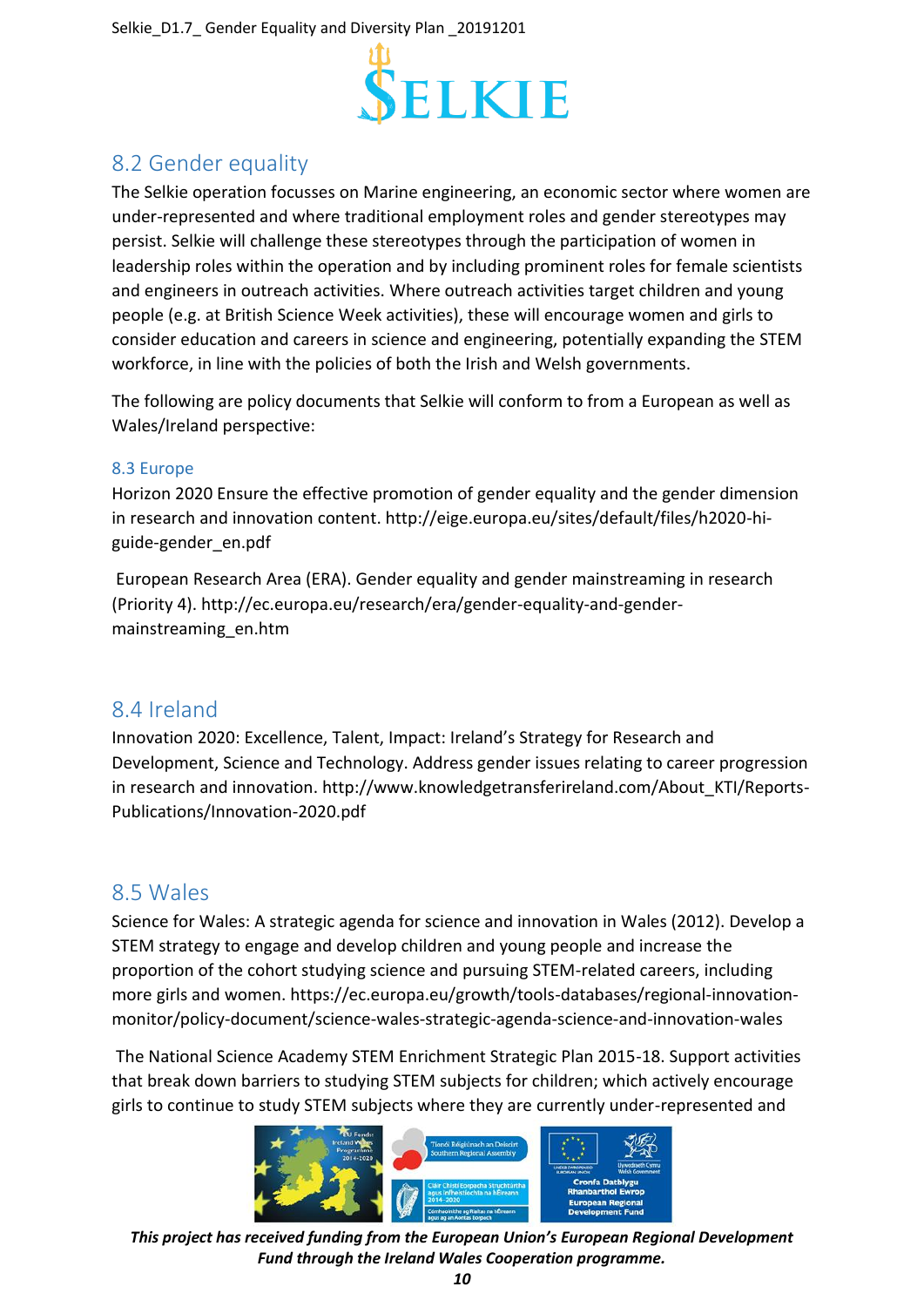

demonstrate to girls the interesting and well-rewarded careers in science and technology they can pursue. http://gov.wales/docs/det/publications/150701-nsa-strategy-en.pdf

STEM in education and training: a delivery plan for Wales (2016) Increase interest and participation in STEM learning, particularly with girls; and equip young people with career management skills and knowledge of the options available to them in the STEM sector. www.assembly.wales/.../stem-education-training-delivery-plan/160311stemen.doc

Talented Women for a Successful Wales: a report on the education; recruitment; retention and promotion of women in STEM-related study and careers (2016) Imaginative initiatives, challenging gender stereotypes and encouraging girls and boys to consider non-traditional occupations, should be encouraged. Partnership working by universities, businesses and third sector organisations on STEM outreach and engagement should identify and promote the most successful such activity. http://gov.wales/docs/det/report/160308-women-inscience-en.pdf

## <span id="page-10-0"></span>9. Dignity at Work

The University's code of practice on dignity at work and study is set out below. It applies to complaints against members of staff. There is a separate code of practice for complaints against students. The following code of practice gives examples of the different forms of harassment and outlines the policy to be implemented when dealing with harassment.

Complaints under this code may be made by (i) other members of staff, (ii) by students or (iii) by third parties. The aim of this code of practice is to promote the dignity of all students and staff at the University by eliminating all forms of offensive behaviour, and to establish a working and learning environment free from harassment and aggression. Members of the University are to be treated with dignity and respect, to be protected from harassment and intimidation at work and study and be protected from victimisation or retaliation if they have, in good faith, brought a complaint of harassment.

The purpose of this code of practice is to assist in developing and encouraging a working and learning environment and culture in which harassment is known to be unacceptable and where individuals have the confidence to deal with harassment without fear of ridicule or reprisals. This policy aims to ensure that if harassment or bullying does occur, adequate procedures are readily available to deal with the problem and prevent it recurring.

Working within an educational environment, there are occasions where academic staff may need to discuss with students material that is deeply offensive. In this instance, the University recognises that there are legitimate educational needs to display and discuss such material.

Acts of harassment are now covered by both criminal and civil liability. The Equality Act 2010 refers to harassment as unwanted conduct that is related to age, disability, gender



*This project has received funding from the European Union's European Regional Development Fund through the Ireland Wales Cooperation programme.*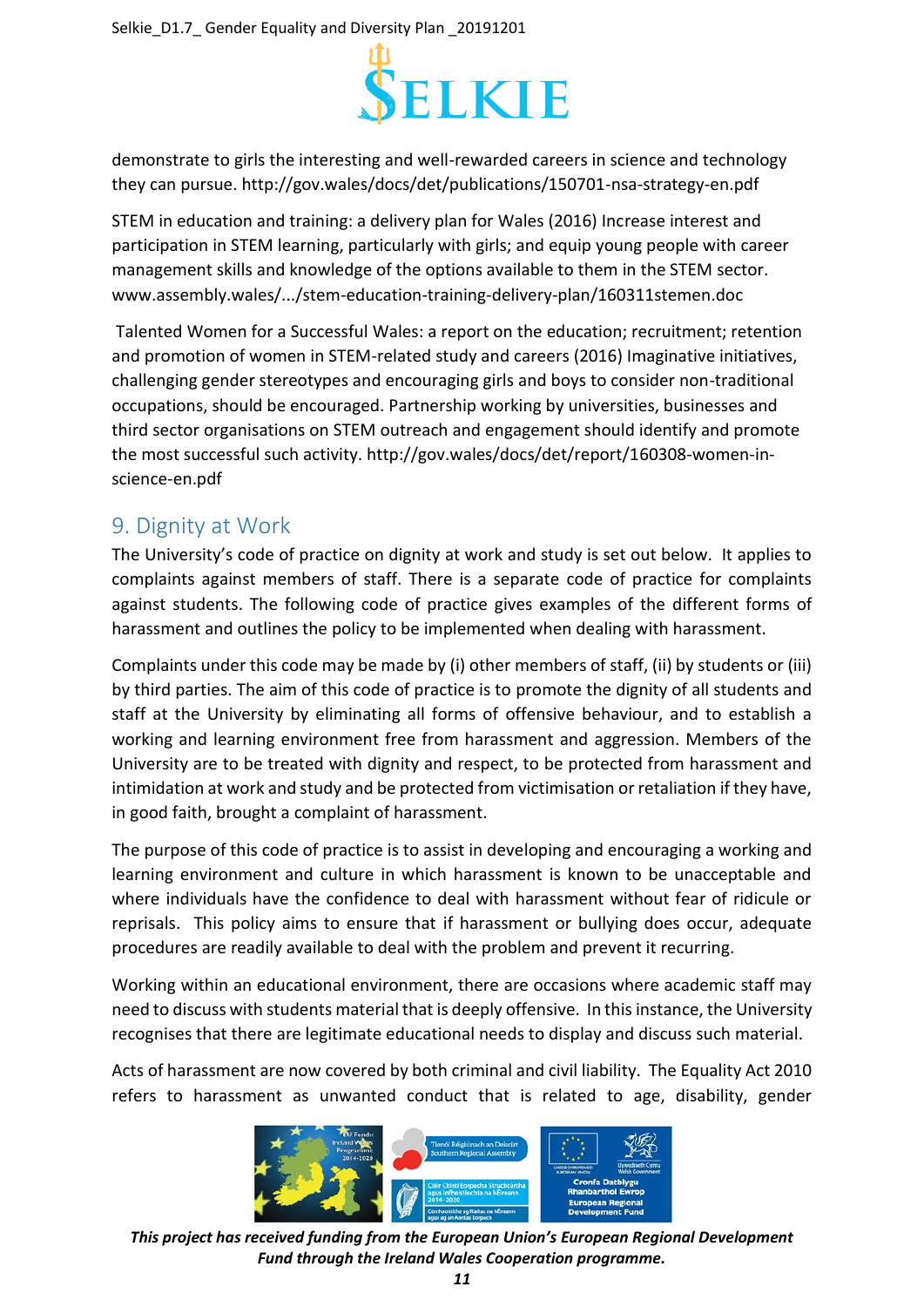

reassignment, race, religion or belief, sex and sexual orientation. These are referred to as the "protected characteristics", and from this point onwards will be referred to as "protected characteristics" throughout the policy

All employees of Swansea University have a personal and legal responsibility not to behave in a manner that could be offensive to others.

Swansea University and UCC adopt a zero-tolerance approach in relation to all types of discrimination (primary or secondary, direct or indirect) against employees, workers, and students, for example on the grounds of:

• Physical or mental considerations or characteristics (including age, health and disability)

• Gender, sex, sexual orientation, gender reassignment and identities (cisgender, Trans, nonbinary, LGB)

• Marriage and civil partnership status, pregnancy, maternity, paternity/partner, adoption or surrogacy leave

- Race, ethnicity, nationality.
- Socio-economic status, class, background

• Religion, faith, belief, political and other views held or voiced (as consistent with U.K. legislation)

• Membership (or non-membership) of, or activity (or non-activity) for, bodies (such as trades unions, professional bodies, political parties etc.) except where stipulated by the job specifications.

Lack of dignity can seriously worsen working, learning and social conditions for both staff and students. For the individual it can cause demotivation, loss of self-confidence and selfesteem, stress related ill health, poor work quality and reduced output. For the University it can cause increased absenteeism, increased staff turnover, poor working relationships, decline in productivity and results, and damage to the University's reputation.

## <span id="page-11-0"></span>9.1 The Equality, Diversity and Inclusion (EDI) Unit (UCC)

Was established in January 2018. Some of the key responsibilities of the EDI Unit are to:

• Lead on the development and delivery of the EDI strategy across UCC, working with the University senior leadership team and wider partners in support of the University Strategic Plan.



*This project has received funding from the European Union's European Regional Development Fund through the Ireland Wales Cooperation programme.*